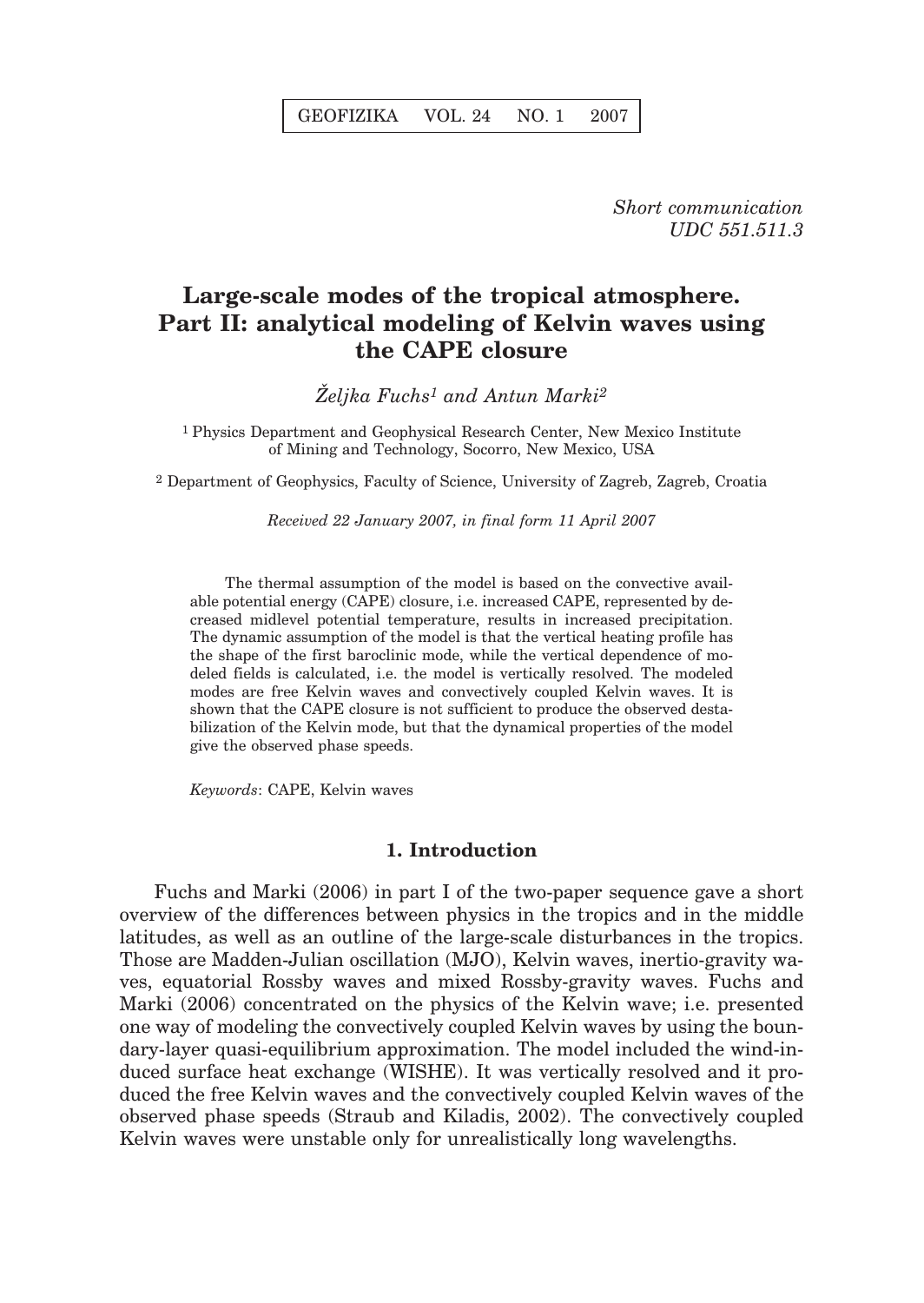The second part of the paper sequence continues with modeling physics of the convectively coupled Kelvin waves. The observations show the instability of the convectively coupled Kelvin waves and its propagating phase speed of 17 ms–1. The goal of this paper is to:

1. Apply different physics assumptions (than in part I), i.e. the convective available potential energy (CAPE) closure to get a better understanding of what causes the instability of the convectively coupled Kelvin wave.

2. Investigate the impact of the dynamics on the modeled phase speeds of the convectively coupled Kelvin waves.

We first give a brief historical outline of large-scale wave modeling and then give the reason for choosing the CAPE closure.

The models that simulate the interactions between large-scale motions and deep convection in the tropics can be characterized as either convergence-driven models or quasi-equilibrium models. The convergence-driven models or wave-CISK (conditional instability of the second kind) models (Charney and Eliassen, 1964; Lindzen 1974) are models in which the convection is driven by low-level mass convergence. They assume large reservoirs of CAPE and tend to produce large wave growth rates on small spatial scales. The quasi-equilibrium models owe their origin to Manabe et al. (1965), followed by Arakawa and Schubert (1974) and tend to be stable unless some additional process occurs. Emanuel (1987) and Neelin et al. (1987) suggested that wind-induced surface heat exchange (WISHE) is the destabilization mechanism. In their linear model with WISHE, Neelin and Yu (1994) used the Betts and Miller (1986) quasi-equilibrium closure with an adjustment time of two hours. The model assumed that the vertically integrated convective heating is proportional to CAPE and inversely proportional to a relaxation time and thus assumed that the precipitation and CAPE are positively correlated. However, using the daily-mean sounding data averaged over the five KWAJEX (Kwajalein Experiment) locations, Sobel et al. (2004) show that the correlation between CAPE and precipitation is weak. By investigating the influence of CAPE on the convectively coupled Kelvin waves, we test the results of Sobel et al.

We now focus on the second goal of the paper by giving an overview of basic dynamical properties of the Kelvin wave and supporting the use of the vertically resolved model (Fuchs and Raymond, 2007)

The free adiabatic Kelvin wave phase speed is  $c = (gh)^{1/2} = \Gamma_B^{1/2} / m_z$  where *h* is the equivalent depth,  $m_z = 2\pi/L$  is the vertical wavenumber and  $\Gamma_B^{1/2}$  is the Brunt-Väisälä frequency. The phase speed can be adjusted by varying either the vertical wavelength or the dry static stability. For the vertical wavelength of *L* = 30 km, which corresponds to the first baroclinic mode, the equivalent depth is 232 m and the phase speed is  $48 \text{ ms}^{-1}$ . The convectively coupled Kelvin waves have the observed phase speed of about  $15-17 \text{ ms}^{-1}$  which implies an equivalent depth of *h* = 23 m and a vertical wavelength of 9.4 km. Alternatively, we could adjust the equivalent depth through the static stability. If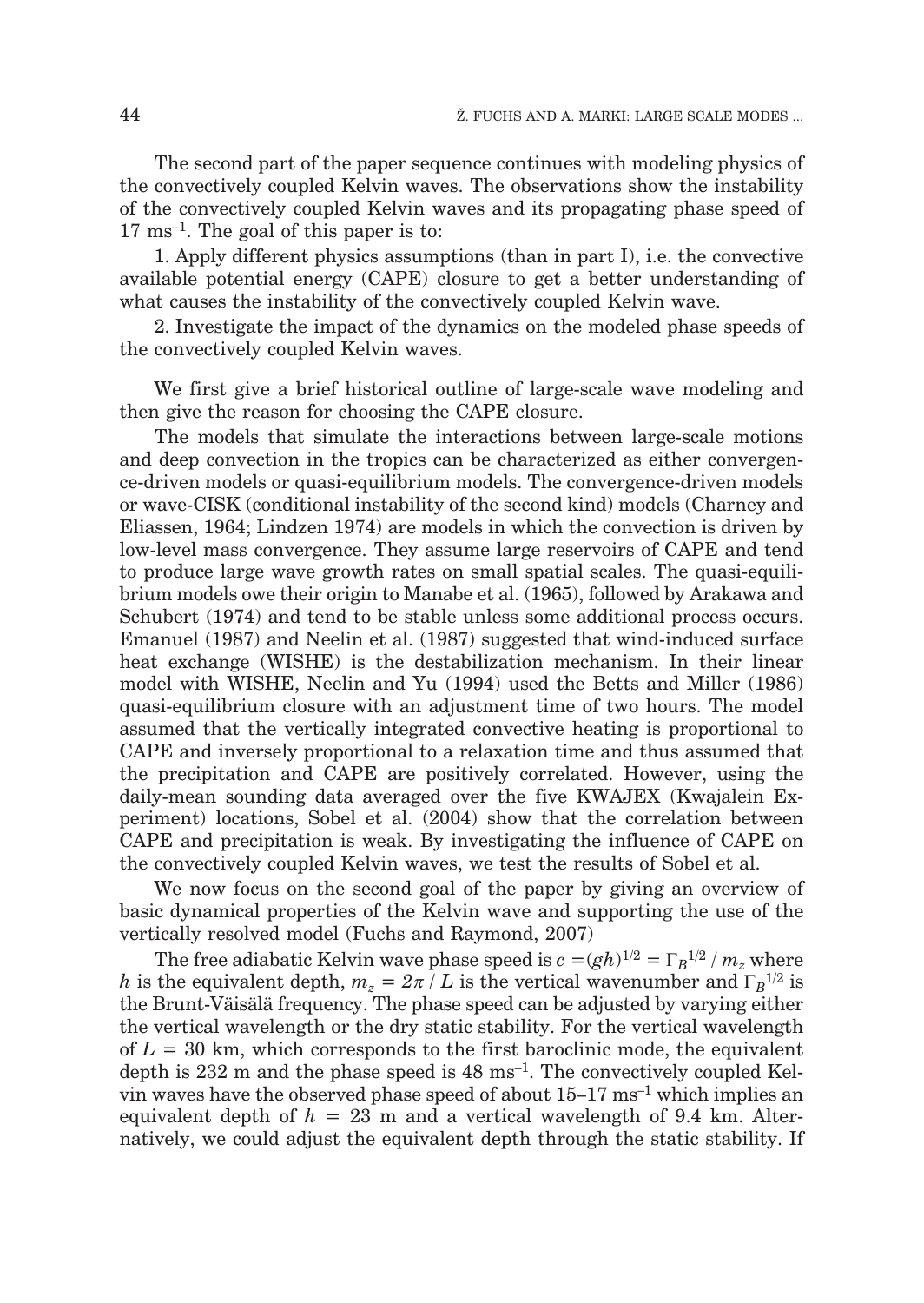the Brunt-Väisälä frequency, which represents the dry static stability, is replaced by an effective static stability (Neelin et al., 1987; Neelin and Held, 1987; Emanuel et al., 1994; Neelin and Yu, 1994), it is possible to reduce the phase speed of convectively coupled modes without reducing the vertical scale. It then falls upon the various modelling schemes to define the physics of the effective static stability parameter. For instance, Emanuel et al. (1994) note that in strict quasi-equilibrium (SQE) the vertical structure of the vertical velocity of a simple linear mode is completely determined by the moist adiabatic lapse rate. The vertical profile of the vertical velocity in this case is close to that of the fundamental baroclinic mode. The overall conclusion is that large scale ascent in convective atmosphere is associated with a slight reduction of temperature, i.e. there exists positive effective static stability. This occurs because the large scale upward motion increases convection and therefore reduces the boundary layer entropy through the downdrafts. But the free atmosphere cools, since by their assumption, the atmosphere maintains a moist adiabatic lapse rate keyed to the surface conditions. The resulting effective static stability is typically reduced by an order of magnitude compared to dry static stability.

The recent observations of convectively coupled equatorially trapped waves (Wheeler and Kiladis, 1999; Wheeler et al., 2000; Straub and Kiladis, 2002) tell us that the vertical structure for the propagating modes is not that of the first baroclinic mode. In particular Straub and Kiladis (2002) analyzed a convectively coupled Kelvin wave propagating in the Eastern Pacific ITCZ (intertropical convergence zone) and found that the temperature profile associated with the Kelvin wave is anomalously cold in the lower part of the troposphere and warm in the upper part, within (and sometimes leading) the region of strong convective heating. The vertical heating profile, however, has a vertical wavelength twice the depth of the troposphere. This result is fundamentally in conflict with the quasi-equilibrium picture outlined above.

The new approach of modeling the dynamics of convectively coupled equatorially trapped waves started with Mapes (2000) and was followed by Majda and Shefter (2001) and Majda et al. (2004). In his model Mapes assumes two separate vertical modes: one that represents the stratiform rain regions and the one which corresponds to the convective rain regions. The mode corresponding to stratiform rain has a significantly smaller vertical wavelength than the one corresponding to the convective region. Fuchs and Raymond (2007) presented a simple analytical vertically resolved model in a non-rotating atmosphere that offers an alternative approach that does not assume two vertical modes a priori, nor does it specify the values of equivalent depth and effective static stability. The dynamics of their model is based on only one assumption and that is that the heating has the specified vertical structure of the first baroclinic mode as shown by Straub and Kiladis (2002). The vertical profiles of the vertical velocity perturbation as well as of the other thermodynamic fields are then calculated.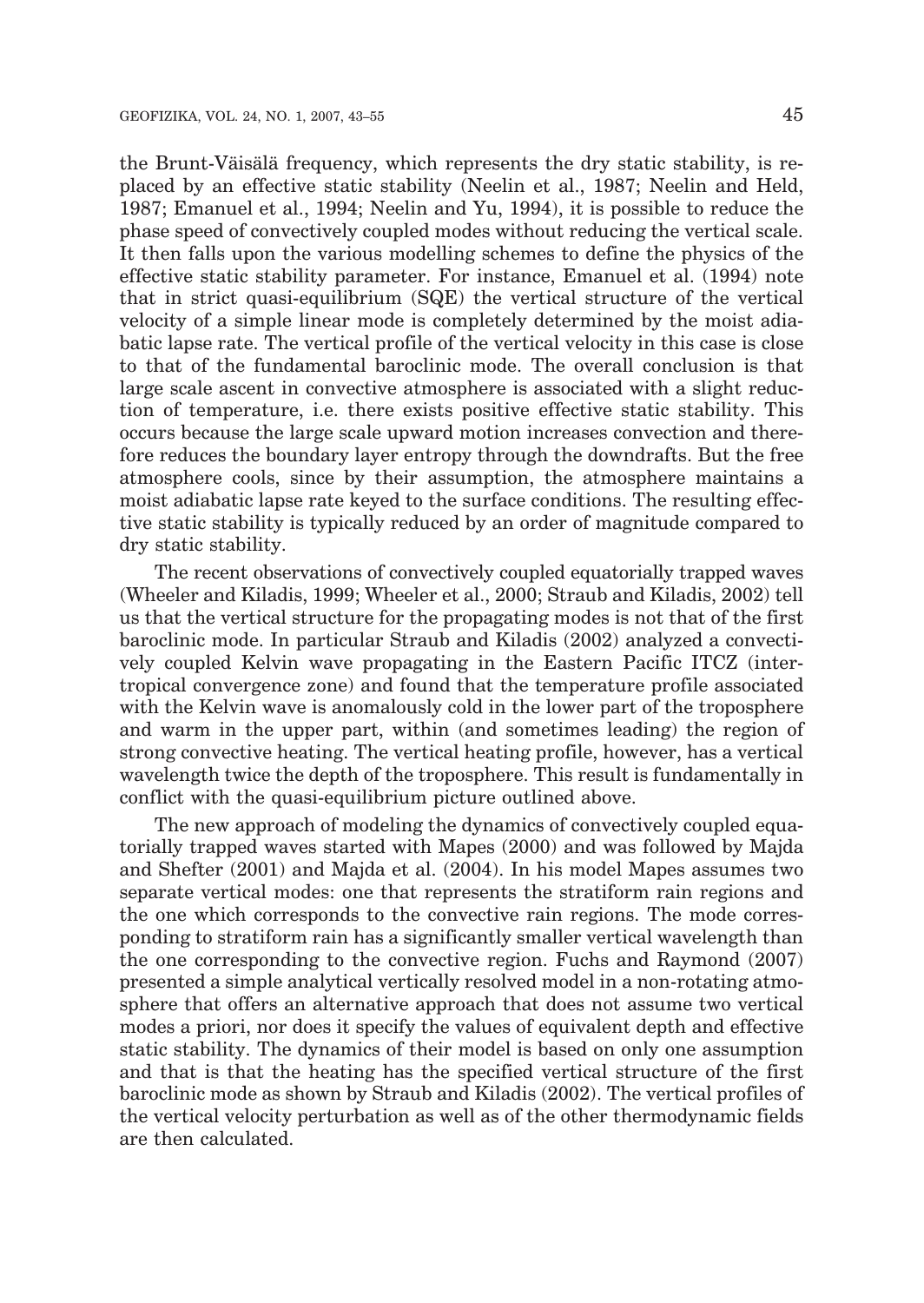By implementing the CAPE closure on a vertically resolved model (Fuchs and Raymond, 2007), we will be able to see whether the modeled phase speeds of the convectively coupled Kelvin waves depend on various closures or whether they are a sole consequence of the dynamical properties of the system. Thus we will achieve the second goal of this paper.

Combining the results of this model with those from part I will give us a better insight into the physics of convectively coupled Kelvin waves.

#### **2. Model**

In part I we applied the boundary-layer quasi-equilibrium approximation and did not need to give the full set of equations. Now we present the linearized governing equations for large scale motions in the nonrotating atmosphere. Then we explain the thermodynamics of the model.

### *2.1. Governing equations*

Our governing equations are based on Boussinesq theory and are given for the meridional velocity,  $v = 0$ , case. We write our governing equations for moist atmosphere in terms of dry and moist entropy instead of the more conventional variables potential temperature  $\theta$  and equivalent potential temperature  $\theta_e$ . As perhaps this transformation is not trivial, we will briefly go through it starting with the hydrostatic equation:

$$
\theta \nabla \widetilde{\Pi} - g \hat{k} = 0 \tag{1}
$$

where the Exner function is given by  $\widetilde{\Pi} = C_p (p / p_R)^{\kappa}$ , where  $C_p$  is the specific heat at constant pressure *p*,  $p_R$  is a reference pressure,  $\kappa = R \dot{/} C_p$  where *R* is the gas constant, g is the acceleration of gravity, and  $\hat{k}$  is the vertical unit vector. The potential temperature is defined as  $\theta = T_R \exp(s_d / C_p)$  where  $T_R$  is a reference temperature and  $s_d$  is the dry entropy. After applying the perturbation method and linearization we obtain:  $\theta' / \theta_0 = s_d' / C_p$  where the subscript zero implies the base state and prime indicates the perturbation subscript zero implies the base state and prime indicates the perturbation. Noting the use of Boussinesq approximation and the definition of Exner function:  $\theta_0 \nabla \tilde{\Pi}' \sim \nabla \theta_0 \tilde{\Pi}' \equiv \nabla \Pi'$  and applying the perturbation method and linea-<br>rization on (1):  $\theta_0 \nabla \tilde{\Pi}' = -\sigma \hat{k} \theta' / \theta_0$  it is straightforward to obtain the linearized rization on (1):  $\theta_0 \nabla \Pi = -g\hat{k}\theta' / \theta_0$ , it is straightforward to obtain the linearized hydrostatic equation: hydrostatic equation:

$$
\frac{\partial \Pi'}{\partial z} - \frac{g}{C_p} s_d = 0 \tag{2}
$$

Equation (2) corresponds to the hydrostatic equation  $\frac{\partial \Pi}{\partial z} = b'$ , where  $b' = g\theta' / \theta_0$  used by Fuchs and Raymond (2002), so we define the buoyancy perturbation as  $b' \equiv gs_d^+ / C_p$ .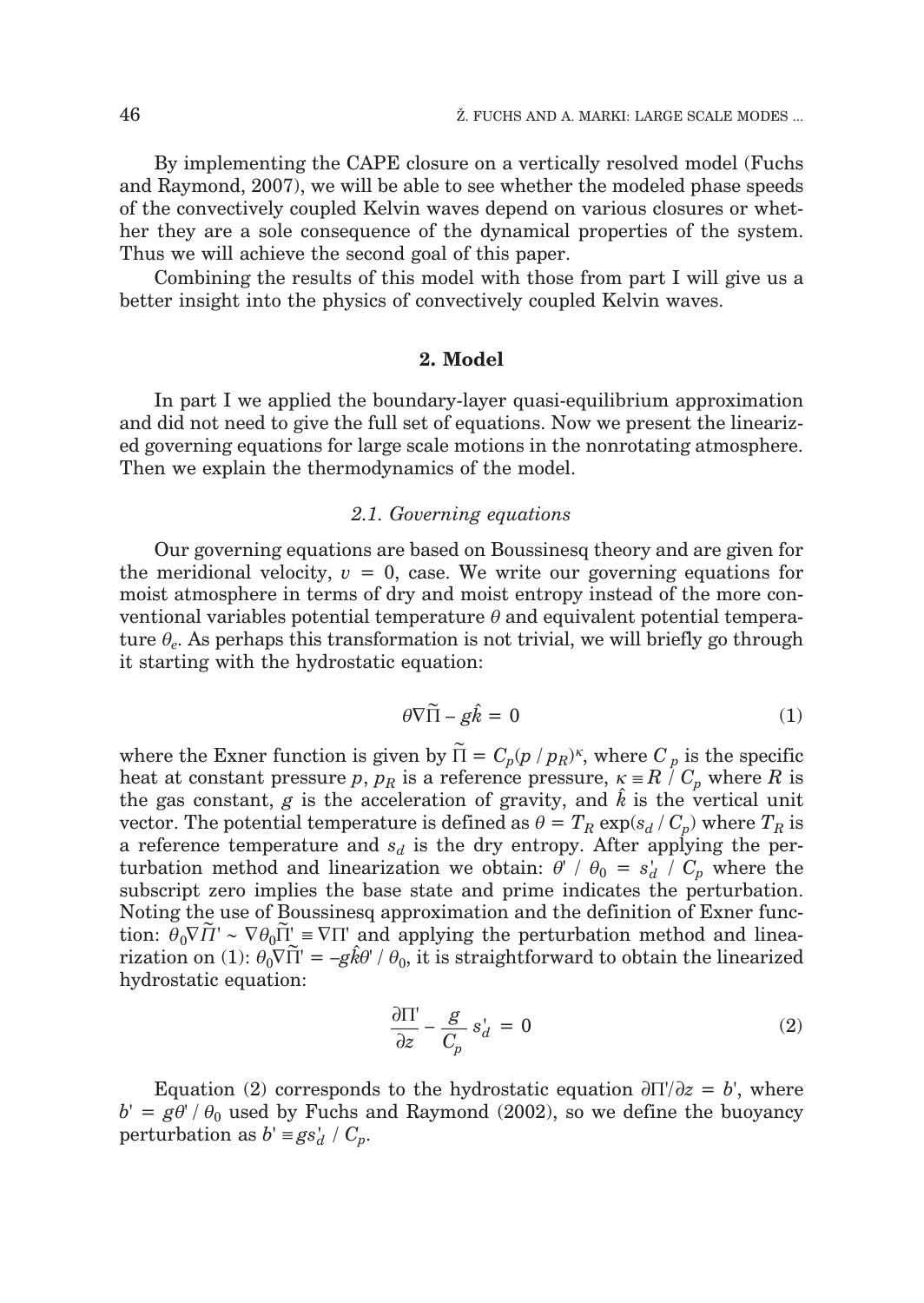The dry entropy equation is:

$$
\frac{ds_d}{dt} = \frac{Q}{T} \tag{3}
$$

where  $Q$  is the heating source and  $T$  is the temperature that becomes  $T_R$  in linearization. After perturbation, linearization and use of the buoyancy perturbation definition, we get:

$$
\frac{\partial b'}{\partial t} + \frac{g}{C_p} \frac{ds_{d0}}{dz} w' = \frac{g}{C_p T_R} Q'
$$
 (4)

which is the scaled dry entropy equation. The moist entropy is defined approximately as  $s = s_d + Lr / T_R$ , where *L* is the latent heat of condensation and *r* is the mixing ratio. We now define scaled moist entropy and scaled mixing ratio perturbations as  $e' \equiv gs' / C_p$ ,  $q' \equiv g L r' / (C_p T_R)$ , maintaining the equality  $e' = b' + q'$  that easily comes out of the moist entropy definition after applying the perturbation method.

The mixing ratio equation is:

$$
\frac{dr_t}{dt} = -P_r \tag{5}
$$

where  $r_t = r + r_c$ , *r* is the water vapor mixing ratio and  $r_c$  is the cloud droplet mixing ratio.  $P_r$  is the moisture source term. After the perturbation method and linearization we get the equation for scaled mixing ratio:

$$
\frac{\partial q'}{\partial t} + \frac{gL}{C_p T_R} \frac{dr_{t0}}{dz} w' = -\frac{gLP_r}{T_R C_p} \tag{6}
$$

The moist entropy equation is:

$$
\frac{ds}{dt} = \frac{Q_R}{T_R} - \frac{\partial F_e}{\partial z} \tag{7}
$$

where  $Q_R$  is the radiation source and  $F_e$  is a perturbation of all small scale eddy fluxes. Again, after the perturbation method and linearization we get the equation for scaled moist entropy:

$$
\frac{\partial e'}{\partial t} + \frac{g}{C_p} \frac{ds_0}{dz} w' = \frac{gQ'_R}{T_R C_p} - \frac{g}{C_p} \frac{\partial F'_e}{\partial z}
$$
(8)

To summarize, our linearized system of governing equations for  $v = 0$ with the Boussinesq approximation is: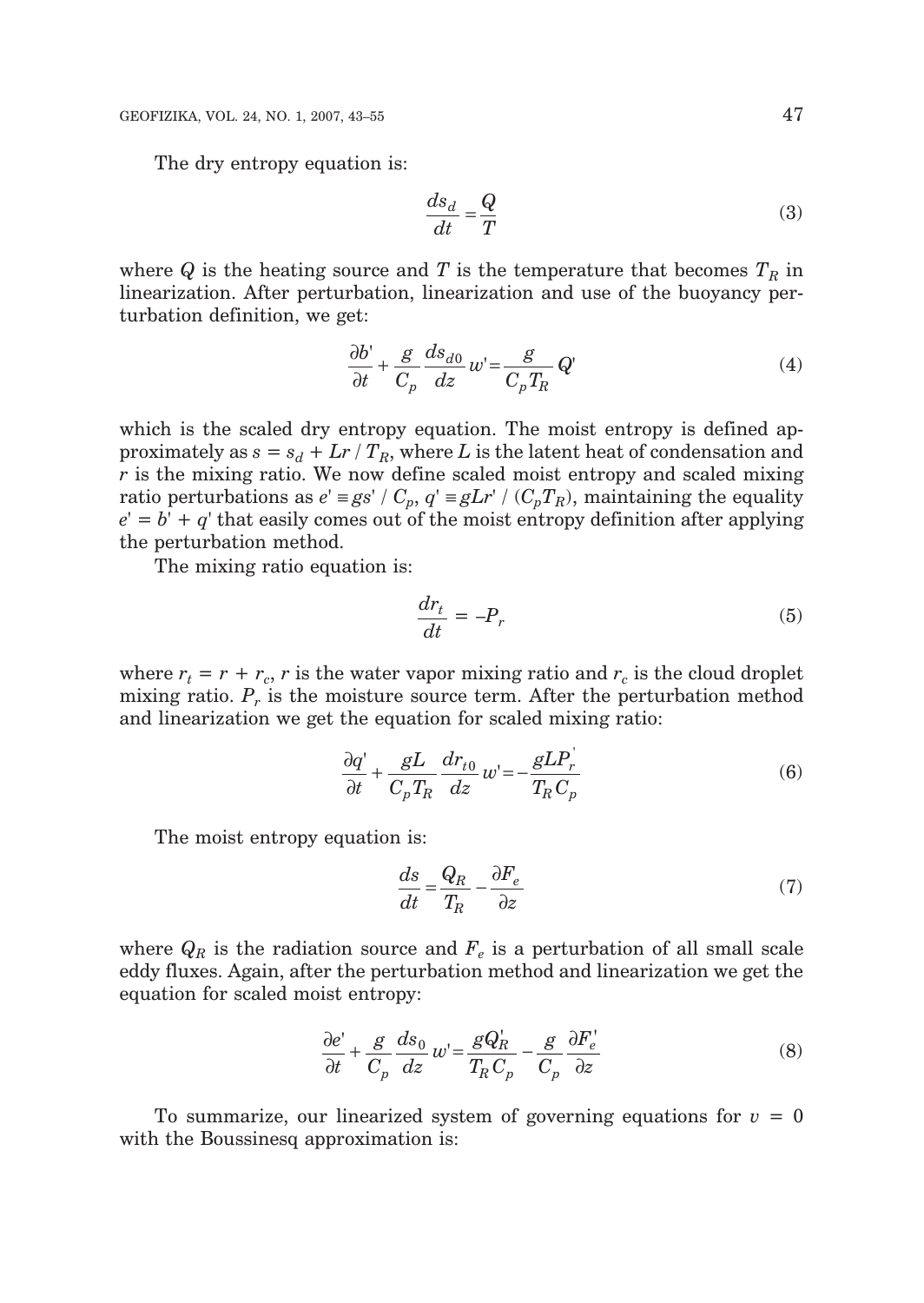$$
\frac{\partial u}{\partial t} + \frac{\partial \Pi}{\partial x} = 0\tag{9}
$$

$$
\frac{\partial \Pi}{\partial z} - b = 0 \tag{10}
$$

$$
\frac{\partial u}{\partial x} + \frac{\partial w}{\partial z} = 0\tag{11}
$$

$$
\frac{\partial b}{\partial t} + \Gamma_B w = S_B \tag{12}
$$

$$
\frac{\partial q}{\partial t} + \Gamma_Q w = S_Q \tag{13}
$$

$$
\frac{\partial e}{\partial t} + \Gamma_E w = S_E \tag{14}
$$

Note that all the variables are perturbations. The momentum (9) and continuity (11) equations are straightforward and are not discussed in detail. The system of equations  $(9) - (14)$  was used in the model of Fuchs and Raymond (2007), but that model implemented moisture closure and therefore had different thermal assumptions than in the presented model.

#### *2.2. Thermal assumptions of the model*

We assume the simplest scenario that implements only the CAPE closure so that we can observe the impact of only that factor. We ignore other physical mechanisms such as cloud-radiation interactions and WISHE. Thus we only need to calculate the vertically integrated dry entropy source term  $S_B$  that depends on the precipitation rate:

$$
B = \int_0^h S_B(z)dz = P \tag{15}
$$

where *h* is the depth of the troposphere. *P* is the scaled perturbation in the precipitation rate that depends on CAPE:

$$
P = -\eta \int_0^h b dz \tag{16}
$$

where  $\eta^{-1}$  is the buoyancy relaxation time. The equation (16) tells us that increased CAPE, represented by decreased midlevel potential temperature, results in increased precipitation; this is called the CAPE closure. It is important to note that no assumptions have been made yet about the vertical structure of the fields. We now use the calculated vertical velocity profile from Fuchs and Raymond (2007):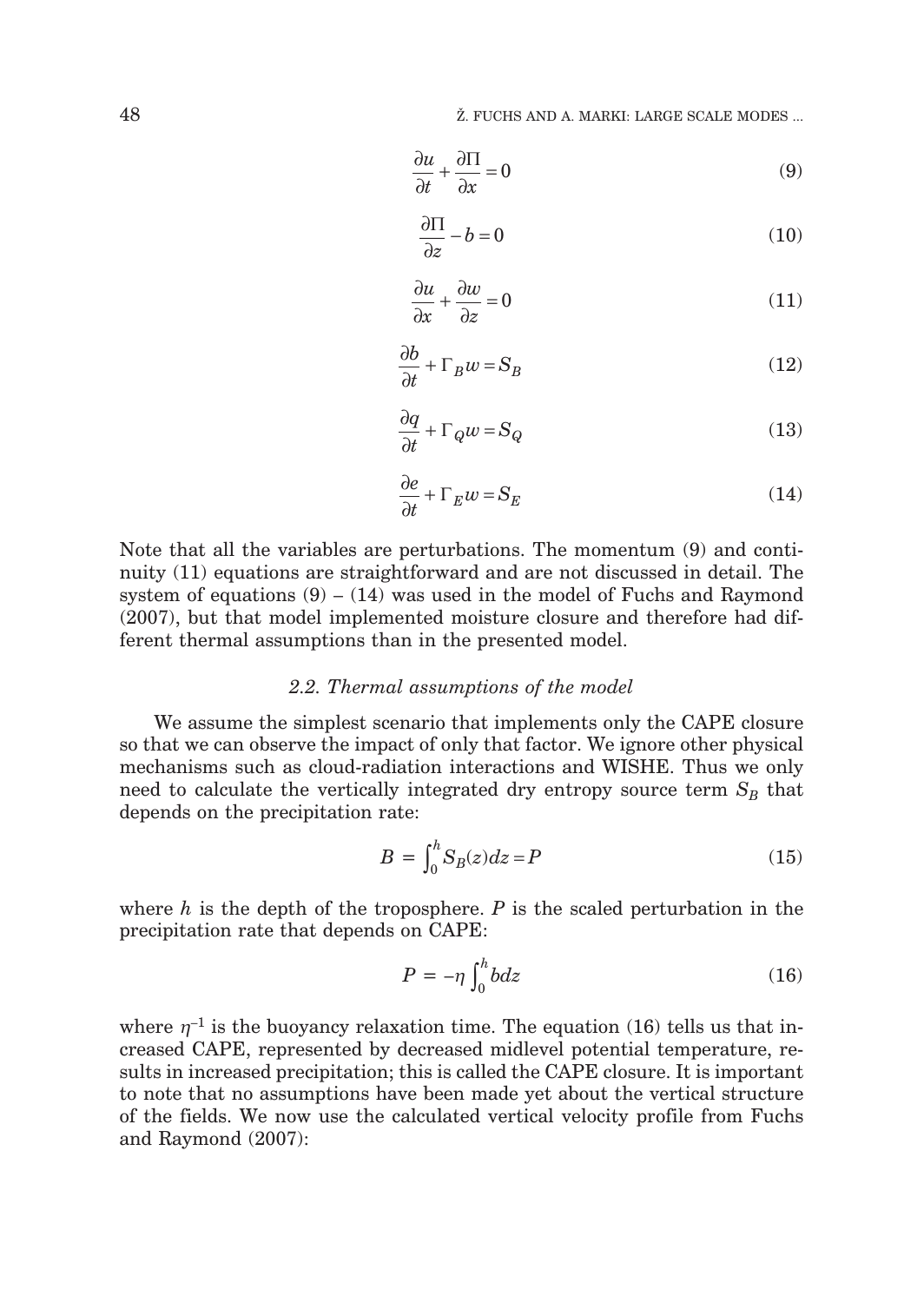GEOFIZIKA, VOL. 24, NO. 1, 2007, 43–55 49

$$
w(z) = \frac{Bm_0}{2\Gamma_B(1-\Phi^2)} \left[ \sin(m_0 z) + \Phi \exp(-i\frac{\pi}{\Phi})\sin(mz) \right]
$$
(17)

where  $m_0 = \pi / h$ , *h* is the depth of the troposphere,  $m = k \Gamma_B^{1/2} / \omega$ , *k* is the horizontal wavenumber,  $\omega$  is the frequency and  $\Phi = m_0 / m$ .  $\Phi$  is also defined as  $\Omega$  /  $\kappa$ . The equation for vertical velocity perturbation consists of two sinusoidal components of different wavelengths. The term  $\sin(m_0z)$  in (17) corresponds to the deep convective component and the term  $\exp(-i\pi/\Phi)\sin(mz)$  to the shallow component of the mode.

#### **3. Calculating the dispersion relation**

We write the polarization relations for our system of equations  $(9) - (14)$ :

$$
u(z) = \frac{i}{k} \frac{\partial w(z)}{\partial z} \tag{18}
$$

$$
\Pi(z) = \frac{i\omega}{k^2} \frac{\partial w(z)}{\partial z} \tag{19}
$$

$$
b(z) = \frac{i}{\omega} [S_B(z) - \Gamma_B w(z)] \tag{20}
$$

$$
q(z) = \frac{i}{\omega} [S_Q(z) - \Gamma_Q(z)w(z)] \tag{21}
$$

$$
e(z) = \frac{i}{\omega} [S_E(z) - \Gamma_E(z)w(z)] \tag{22}
$$

The next step is to calculate the dispersion relation. The vertical heating profile of the first baroclinic mode structure  $S_B(z) = 0.5Bm_0 \sin(m_0 z)$  is assumed, but the value of the vertically integrated heating,  $B = \int_0^h S_B(z) dz$ , is unknown. However, we know the vertical velocity profile. The approach that is taken is the following: we start with the expression for the vertically integrated heating, *B*:

$$
B = \int_0^h S_B(z)dz = P = -\eta \int_0^h b(z)dz \tag{23}
$$

It is straightforward to calculate the vertical integral of the scaled entropy perturbation, *b*, from the polarization relation (20):

$$
\int_0^h b(z)dz = \frac{i}{\alpha \kappa \Phi} \bigg[ \int_0^h S_B(z)dz - \Gamma_B \int_0^h w(z)dz \bigg] \tag{24}
$$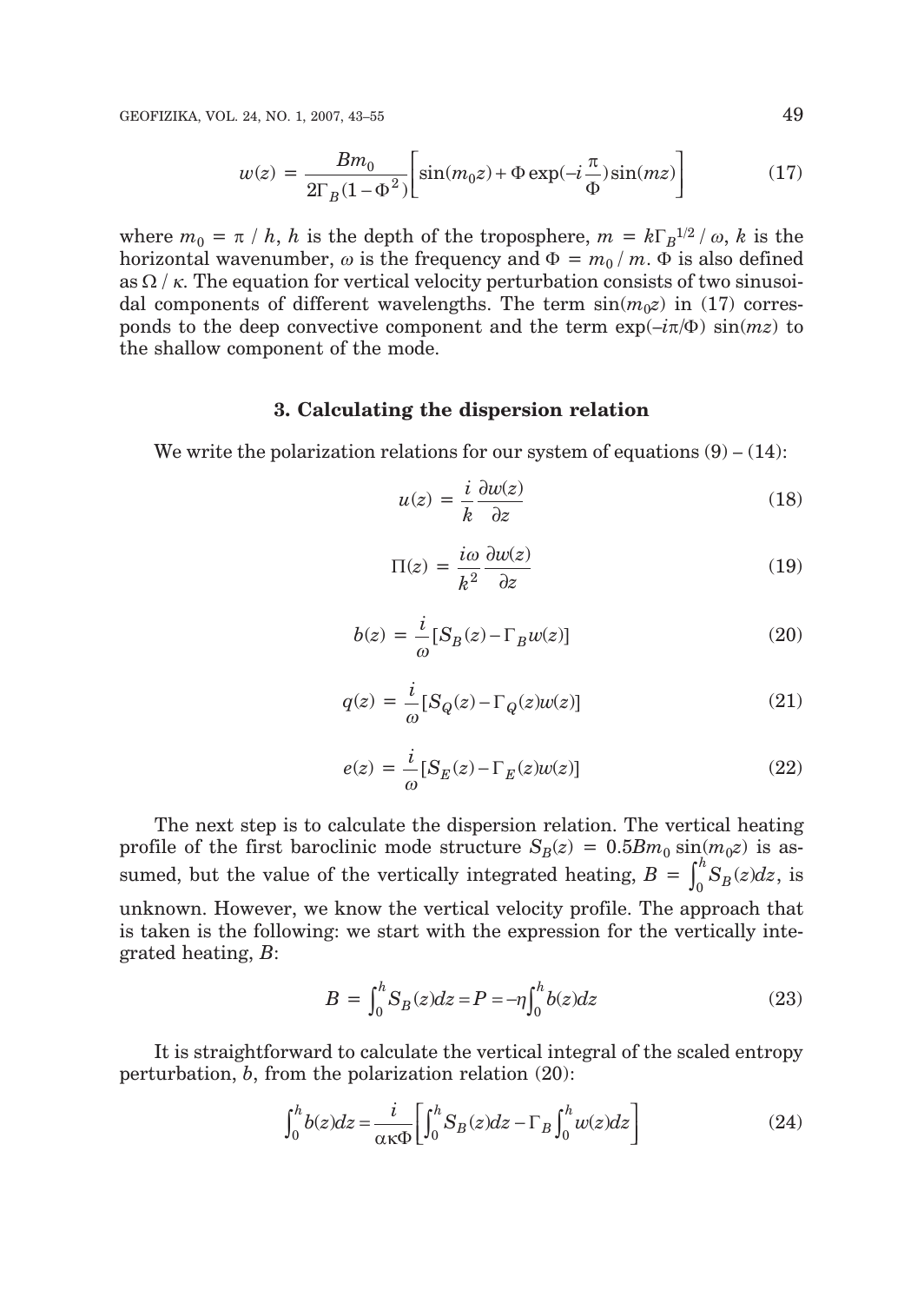We also know that the vertical velocity perturbation is given by  $(17)$ . Its integral is then:

$$
\int_0^h w(z)dz = \frac{B}{\Gamma_B(1-\Phi^2)} \left\{ 1 + \frac{\Phi^2}{2} \exp\left(-i\frac{\pi}{\Phi}\right) \left[1 - \cos\left(\frac{\pi}{\Phi}\right)\right] \right\}
$$
(25)

The nondimensionalized horizontal wavenumber is  $\kappa = k\Gamma_B^{1/2}/\alpha m_0$ , the nondimensionalized frequency is  $\Omega = \omega / \alpha$  and  $\Phi = \Omega / \kappa$  is the nondimensionalized phase speed.  $\alpha$  is here just a normalising constant chosen as an inverse of a day.

Combining  $(23) - (25)$ , the dispersion relation with CAPE closure is:

$$
\kappa \Phi^2 + i\gamma \Phi - \kappa + 0.5i\gamma \Phi \exp\left(-i\frac{\pi}{\Phi}\right) \left[1 - \cos\left(\frac{\pi}{\Phi}\right)\right] = 0
$$
 (26)

where  $\gamma = \eta / \alpha$  is a nondimensional CAPE parameter that we will vary.

#### **4. Results**

All the modes that come out of the dispersion relation (26) are now plotted in figure 1 for the case when the buoyancy relaxation time,  $n^{-1}$ , is twelve hours and thus  $\gamma = 2$ . The phase speeds and the growth rates of the modes are plotted as a function of the planetary wavenumber  $l$ , where  $l = 1$  corresponds to a wavelength equal to the circumference of the earth. The upper panel shows the dimensional phase speed of the wave, while the bottom panel shows the growth rate in units of  $1/day$ . The growth rate is represented by the imaginary part of the frequency because all the variables have exp(–*iwt*) dependence in time, so that the positive imaginary part of the frequency gives the exponential growth and negative part, the decay.

The modeled modes are the convectively coupled Kelvin mode and the fast Kelvin modes. The convectively coupled Kelvin mode has the phase speed of  $15 - 17$  ms<sup>-1</sup>. The mode is damped as a consequence of diabatic effect, in this case because of the CAPE. The modeled fast Kelvin modes present no surprise: their phase speed is  $48 \text{ ms}^{-1}$  and they decay at a very slow rate as expected.

Figure 2 shows the convectively coupled Kelvin mode for different choices of CAPE parameter. Even though there are some differences when the CAPE parameter is varied, the convectively coupled Kelvin mode remains stable.

The heating and temperature distributions in horizontal and vertical dimensions for the convectively coupled Kelvin mode are given in figure 3. The strongest heating is where the shading is the lightest and the temperature distribution is given by the contour plots. The temperature perturbations are strong and the positive temperature perturbations are found in the area of the strongest heating, as expected. However, there is no "boomerang shape" in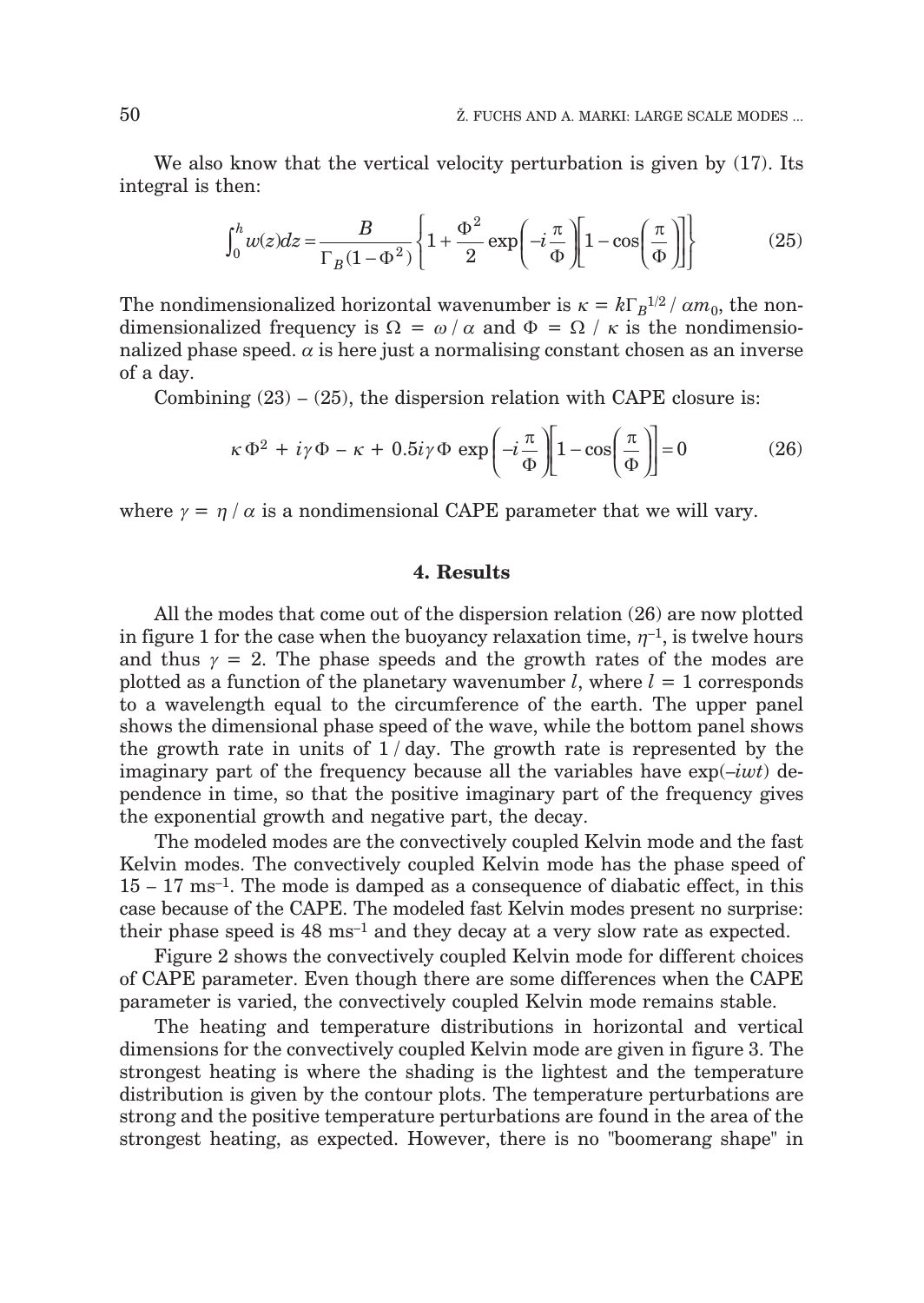

**Figure 1.** Dimensional dispersion curves as a function of the planetary wavenumber l when  $\eta^{-1}$  = 12 hours. Solid line represents convectively coupled Kelvin mode and dashed lines represent fast Kelvin modes. The upper panel shows the phase speeds while the bottom panel shows the growth rates of the waves.



**Figure 2.** Dimensional dispersion curves for convectively coupled Kelvin mode as a function of the planetary wavenumber l when  $\eta^{-1}$  is varied.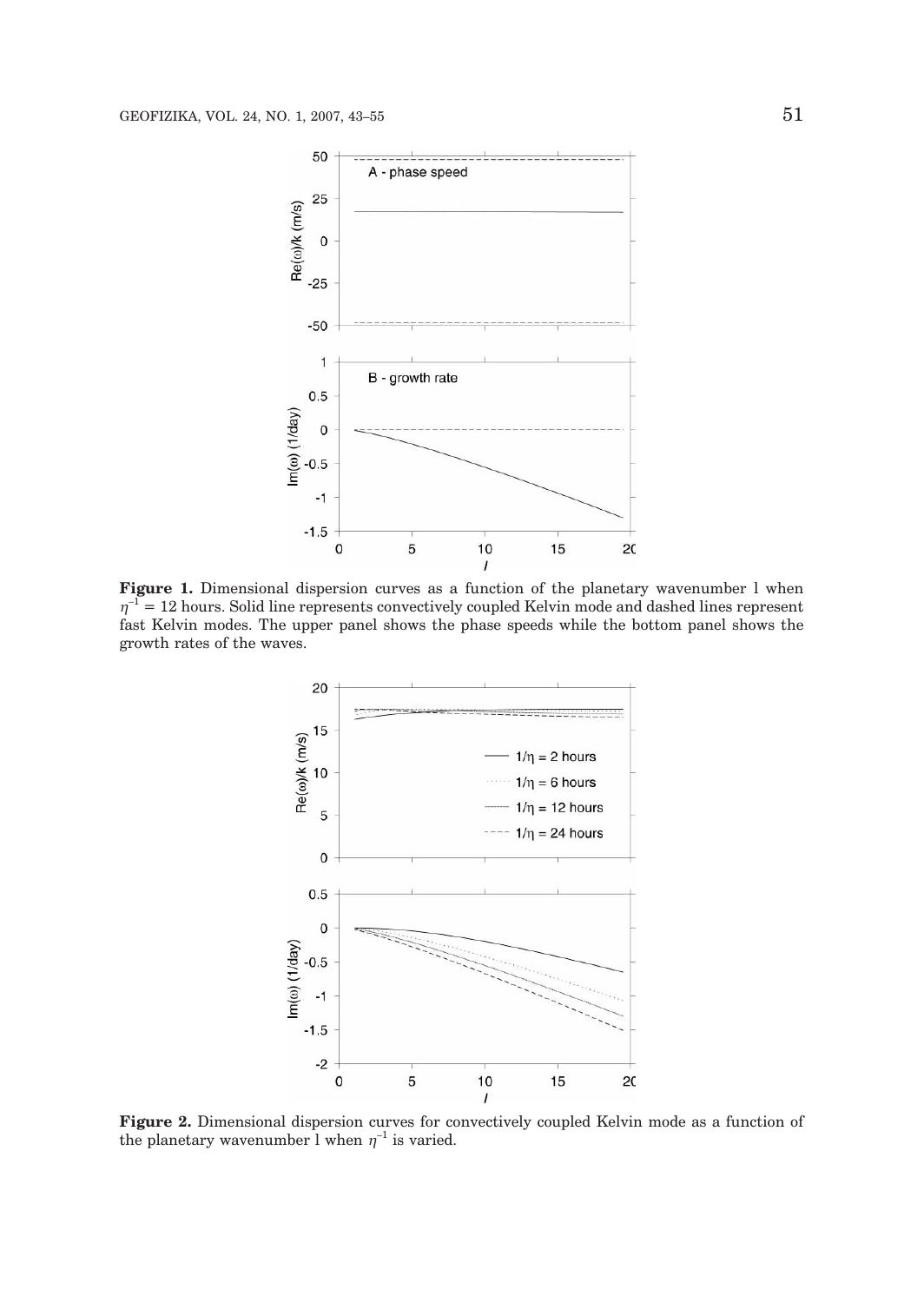

**Figure 3.** Heating and temperature for the convectively coupled Kelvin mode when planetary wavenumber  $l = 10$  in horizontal and vertical dimensions:  $x / \lambda$  is the phase of the wave and  $z / h$  is the scaled height. The heating is maximum where the image is white and minimum where it is black. Temperature is given as a contour plot where the thick solid line corresponds to the zero contour; negative perturbation contours are given as dashed lines and positive as solid. The interval between the contours is arbitrary.

temperature contours suggested by Straub and Kiladis (2002), because the mode is stable.

The results in figure 1 are similar to those in part I (Fuchs and Marki, 2006). The phase speed of the convectively coupled Kelvin waves remains the same and the CAPE closure has little effect on the stability.

## **5. Conclusions**

The convectively coupled Kelvin mode in nonrotating atmosphere maps onto the convectively coupled Kelvin wave in a rotating atmosphere and so we can compare it with the observations, Straub and Kiladis (2002). The modeled convectively coupled Kelvin waves are very robust in the sense that their phase speed is not significantly influenced by physical parameters of the model, i.e. the CAPE closure. Furthermore Fuchs and Marki (2006) showed the same phase speed results for convectively coupled Kelvin waves while using the boundary-layer quasi-equilibrium approximation.

Comparing our model to others is quite a challenge as it is based on completely different assumptions. The quasi-equilibrium models in general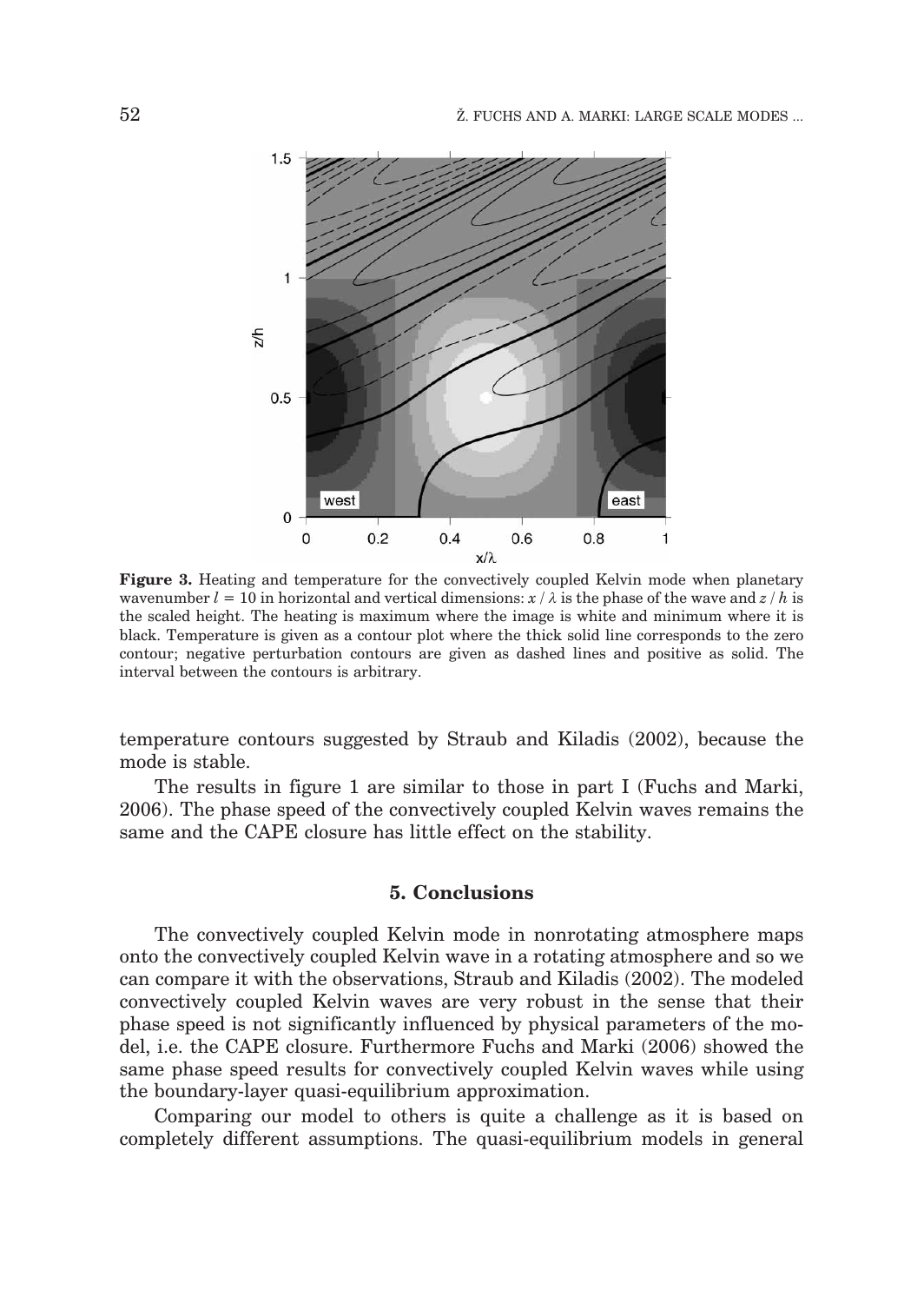assume one vertical wavelength, usually the one of the first baroclinic mode. Emanuel (1987) modeled an unstable WISHE mode that has a phase speed of 30 m/s for long wavelengths and 15 m/s for short wavelengths. At that time those modes were called Kelvin modes or were perceived as being similar to Madden-Julian oscillation (MJO) modes. However, after Straub and Kiladis (2002) it has become apparent that the Kelvin wave has a shorter vertical wavelength than that of the first baroclinic mode, and thus quasi-equilibrium models cannot give the observed convectively coupled Kelvin wave.

In summary, the presented model showed two important things:

1. The damping of the convectively coupled Kelvin waves indicates that the full physics of the interaction between Kelvin waves and convection is not captured by the simple thermodynamic assumptions postulated here. It confirms the results of Sobel et al. (2004) that the correlation between CAPE and precipitation is weak and as such is not responsible for the instability of the Kelvin wave.

2. By imposing a single dynamic assumption of fixed vertical heating profile, the model captures the convectively coupled Kelvin waves with the observed phase speeds. Furthermore, it shows that the phase speed of the convectively coupled Kelvin waves is a consequence of including the right dynamics in the model.

In combining the results of this paper and those of Fuchs and Marki (2006) it is evident that neither the CAPE closure nor the boundary-layer quasi-equilibrium assumption with WISHE presented in part I are causing the observed instability in convectively coupled Kelvin waves. How the instability originates remains a challenge. The dynamic assumption of the models, however, is responsible for modeling the observed phase speed of the convectively coupled Kelvin waves, while robust to CAPE closure and the boundary-layer quasi-equilibrium assumption with WISHE, and as such can be used on a broader range of models.

#### **References**

- Arakawa, A. and Schubert, W. H. (1974): Interaction of a cumulus cloud ensemble with the large-scale environment. Part I., *J. Atmos. Sci.*, **31**, 674–701.
- Betts, A. K. (1986): A new convective adjustment scheme. Part I: Observational and theoretical basis. *Q. J. Roy. Meteor. Soc.*, **112**, 677–691.
- Betts, A. K., and Miller, M. J. (1986): A new convective adjustment scheme. Part II: Single column tests using GATE wave, BOMEX, ATEX and arctic air-mass data sets. *Q. J. Roy. Meteor. Soc.*, **112**, 693–709.
- Charney, J. G. and Eliassen, A. (1964): On the growth of the hurricane depression. *J. Atmos. Sci*., **21**, 68–75.
- Emanuel, K. A. (1987): An air-sea interaction model of Intraseasonal Oscillations in the Tropics. *J. Atmos. Sci.*, **44**, 2324–2340.
- Emanuel, K. A., Neelin, J. D. and Bretherton, C. S. (1994): On large-scale circulations in convective atmosphere. *Q. J. Roy. Meteor. Soc*., **120**, 1111–1143.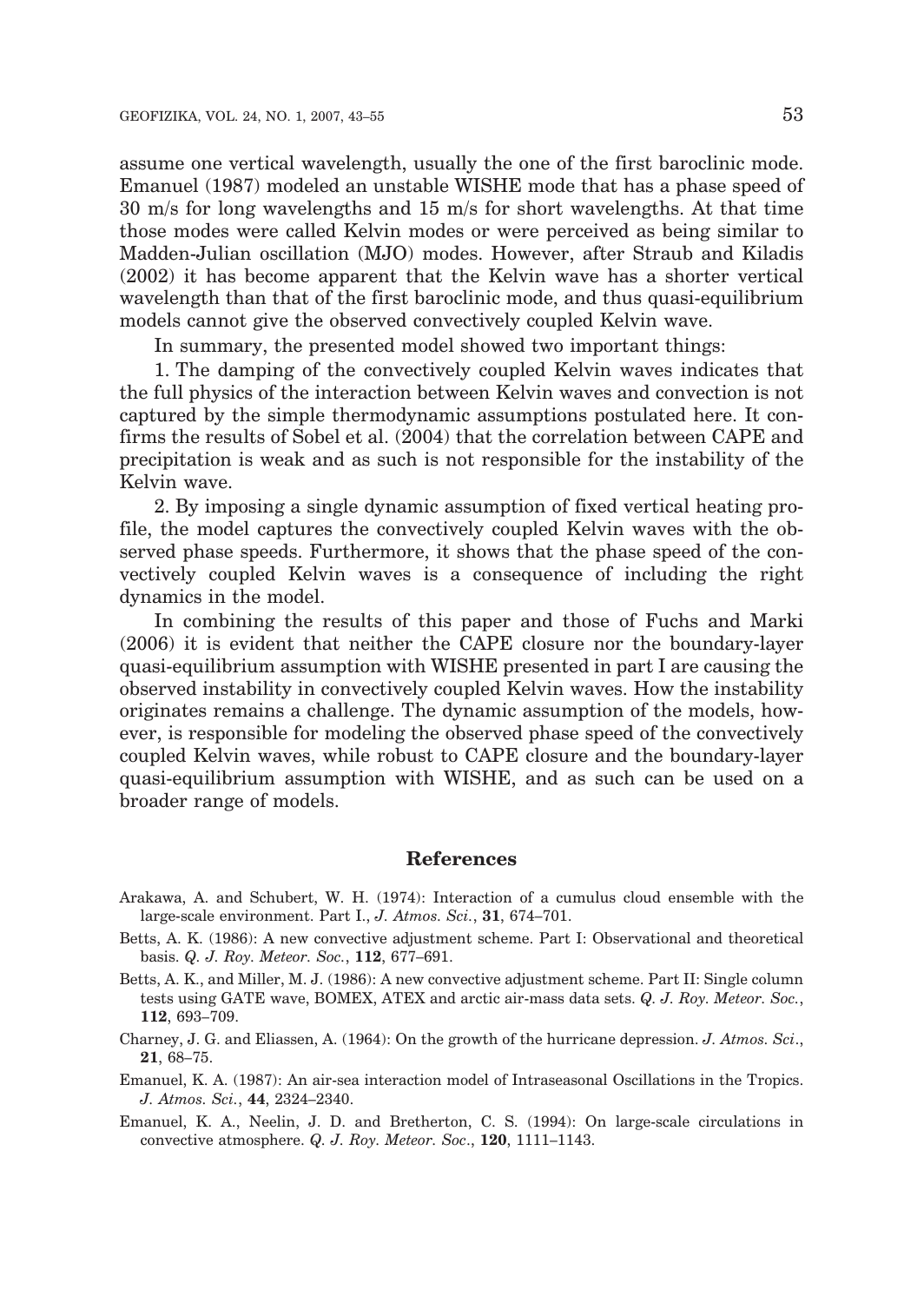- Fuchs, Z. and Marki, A. (2006): Large-scale modes of the tropical atmosphere. Part I: Analytical modeling of convectively coupled Kelvin waves using the boundary-layer quasiequilibrium approximation, *Geofizika*, **23**, 155–164.
- Fuchs, Z. and Raymond, D. J. (2002): Large-scale modes of a nonrotating atmosphere with water vapor and cloud-radiation feedbacks. *J. Atmos. Sci.*, **59**, 1669–1679.
- Fuchs, Z. and Raymond, D. J. (2007): A simple vertically resolved model of tropical disturbances with a humidity closure. *Tellus,* (in press.)
- Lindzen, R. S. (1974) Wave-CISK in the Tropics. *J. Atmos. Sci*., **31**, 156–179.
- Majda, A. J. and Shefter, M. G. (2001): Models for stratiform instability and convectively coupled waves. *J. Atmos. Sci.*, **58**, 1567–1584.
- Majda, A. J., Khouider, B., Kiladis, G. N., Straub, K. H. and Shefter, M. G. (2004): A model for convectively coupled tropical waves: Nonlinearity, rotation, and comparison with observations. *J. Atmos. Sci.*, **61**, 2188–2205.
- Manabe, S., Smagorinsky, J. S. and Strickler, R. F. (1965): Simulated climatology of a general circulation model with a hydrological cycle. *Mon. Weather. Rev.*, **93**, 769–798.
- Mapes, B. E. (2000): Convective inhibition, subgrid-scale triggering energy, and stratiform instability in a toy tropical wave model. *J. Atmos. Sci*., **57**, 1515–1535.
- Matsuno, T. (1966): Quasi-geostrophic motions in the equatorial area. *J. Meteorol. Soc. Jpn., Ser. II*, **44**, 25–43.
- Neelin, J. D., Held, I. M. and Cook, K. H. (1987): Evaporation-wind feedback and low-frequency variability in the tropical atmosphere. *J. Atmos. Sci*., **44**, 2341–2348.
- Neelin, J. D. and Held, I. M. (1987): Modeling tropical convergence based on the moist static energy budget. *Mon. Weather. Rev*., **115**, 3–12.
- Neelin, J. D. and Yu, J.-Y. (1994): Modes of tropical variability under convective adjustment and the Madden-Julian oscillation. Part I: Analytical theory. *J. Atmos. Sci*., **51**, 1876–1894.
- Sobel, A. H., Yuter, S. E., Bretherton, C. S. and Kiladis, G. N. (2004): Large-scale meteorology and deep convection during TRMM KWAJEX. *Mon. Weather. Rev*., **132**, 422–444.
- Straub, K. H., and Kiladis, G. N. (2002): Observations of a convectively coupled Kelvin wave in the Eastern Pacific ITCZ. *J. Atmos. Sci*., **59**, 30–53.
- Wheeler, M., and Kiladis, G. N. (1999): Convectively coupled equatorial waves: Analysis of clouds and temperature in the wavenumber-frequency domain. *J. Atmos. Sci*., **56**, 374–399.
- Wheeler, M., Kiladis, G. N. and Webster, P. J. (2000): Large-scale dynamical fields associated with convectively coupled equatorial waves. *J. Atmos. Sci.*, **57**, 613–639.

## SAŽETAK

## Dugoperiodički modovi u tropskoj atmosferi **Drugi dio: Analiti~ko modeliranje Kelvinovih valova povezanih s konvekcijom uz konvekcijsku raspolo`ivu potencijalnu energiju**

## *@eljka Fuchs i Antun Marki*

Termalna pretpostavka modela je da konvekcijski raspoloživa potencijalna energija utječe na količinu oborine. Konvekcijski raspoloživa potencijalna energija ovisi o potencijalnoj temperaturi u srednjoj troposferi. Uzrok povećane količine oborine je smanjena potencijalna temperatura u srednjoj troposferi. Dinamika modela je razvijena uz pretpostavku da vertikalni profil grijanja ima oblik prvog baroklinog moda dok se u